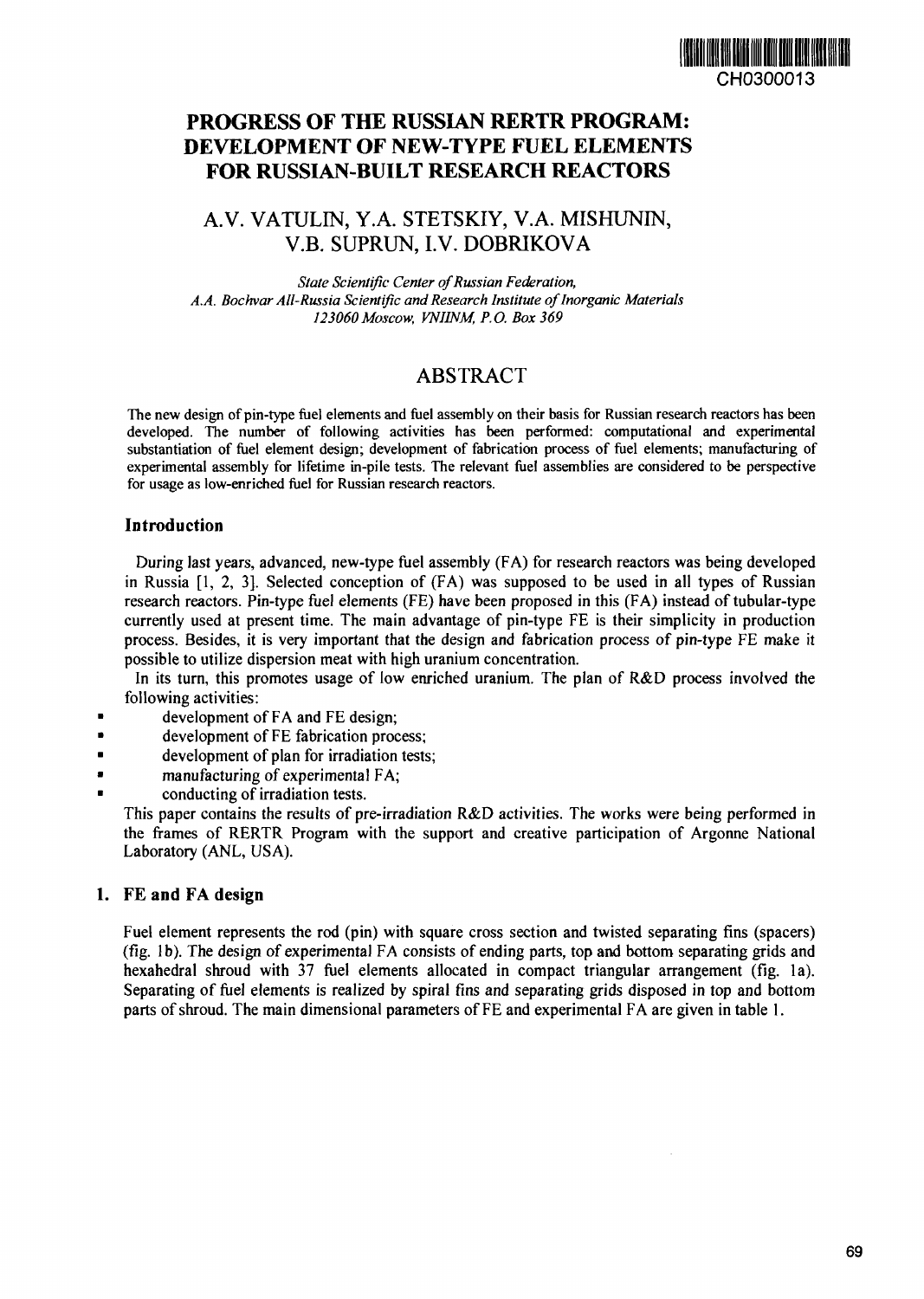

a) experimental fuel assemble b) fuel element

Fig. I Cross section of FA (a) and FE (b).

| Fuel assembly                               |       | Fuel element                         |            |
|---------------------------------------------|-------|--------------------------------------|------------|
| Number of fuel elements<br>in fuel assembly | 37    | Pitch of $(FE)$ twisting $(mm)$      | 320        |
| Area of Water Passage<br>$\rm (cm^2)$       | 467,3 | Altitude of (FE)/fuel column<br>(mm) | 570/500    |
| Heat yield surface $(m2)$                   | 0,288 | Circumscribed Diameter (mm)          | 4,85       |
| Wettable Perimeter (mm)                     | 682,2 | Cladding Thickness (mm)              | Min<br>0,3 |
| Hydraulic Diameter<br>(mm)                  | 2,74  | $FE$ area (mm <sup>2</sup> )         | 9,0        |
| Volume of fuel $(cm3)$                      | 94,8  | FE perimeter (mm)                    | 15,6       |
| Volume fraction of<br>Coolant               | 0,6   | Area of fuel meat $(mm^2)$           | 5,12       |

Table 1. Dimensional parameters

Computational parameters of FA correspond to that for FA, which are currently operated in VVR-Nltype reactor (Hungary, Uzbekistan).

To confirm computational parameters of FA, the hydraulic bench tests have been performed using dummy of fuel assembly (fig. 2).



Fig.2 Dummy of FA for hydraulic tests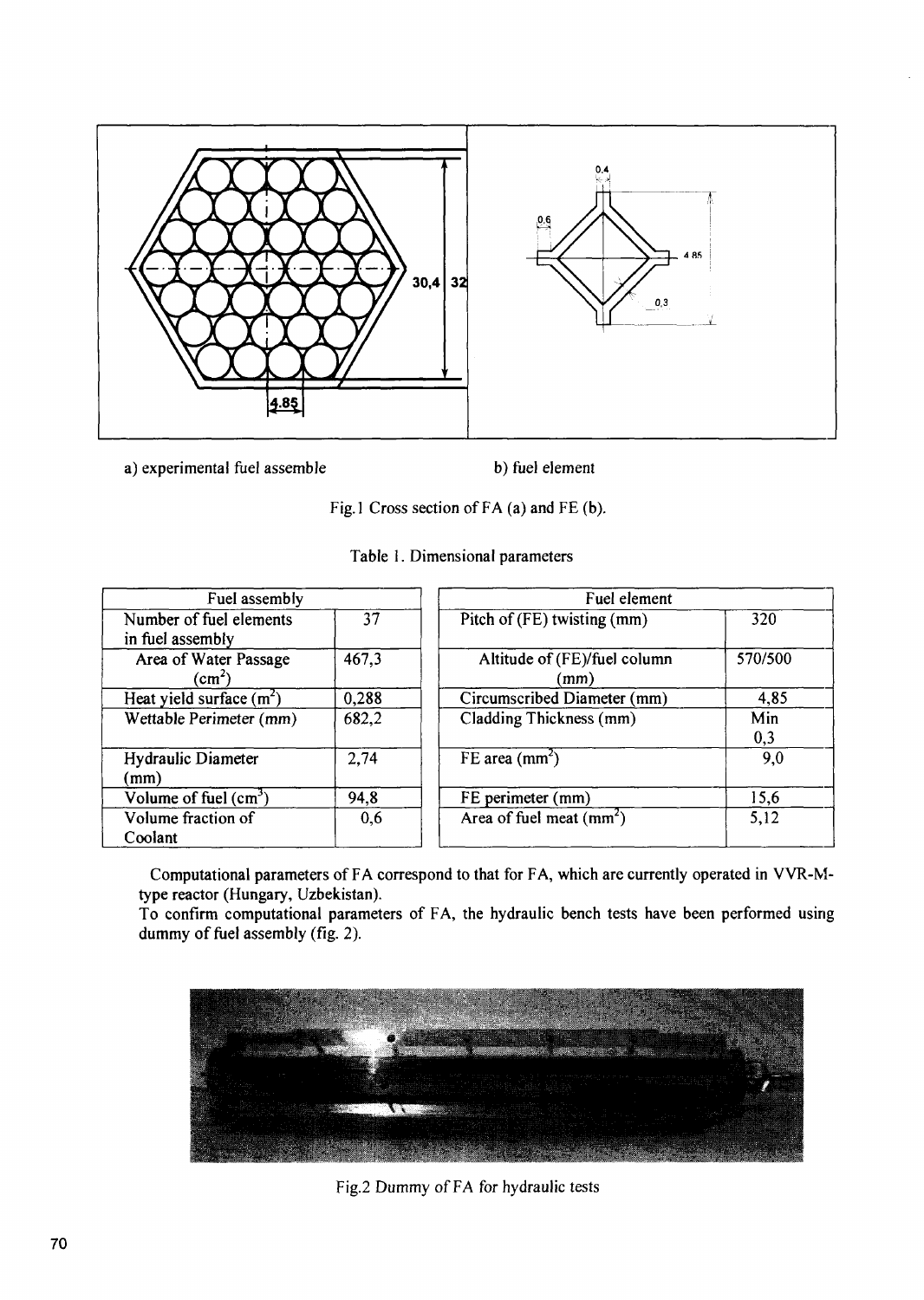Hydraulic parameters of FA have been elaborated on the results of tests. Optimal design of separating grids has been selected taking into account possible vibration of fuel element bundle etc.



Fig.3. Pressure fall vs. consumption

The results of tests showed, that even in the case of usage of only supporting grids, rotation and vibration of fuel elements hadn't been observed even at coolant consumption trough FA more than twice higher than projected one (fig. 3).

#### **2. Fabrication process of** FE

Fabrication process of pin-type fuel elements was based on the method of joint extrusion of cylindrical cermet meat and cladding. The main tool for pin-type FE fabrication by this method was forming female die with body size hole of complicated form. Thus fabrication process of pin-type elements has been significantly simplified in comparison with that for tubular FE and has had number of advantages. Very important is that more convenient for extrusion process shape of pin-type fuel element promotes the increase of fuel concentration in the fuel meat up to 50 and higher volume % in comparison with maximum 25-30 vol. % for tubular fuel elements.

|  |  |  | Table 2. FE parameters |
|--|--|--|------------------------|
|--|--|--|------------------------|

| Parameter                                    | First version | Second version |  |
|----------------------------------------------|---------------|----------------|--|
| Fuel component                               | UO,           | $U-9$ wt% $M0$ |  |
| $U_{235}$ loading per fuel element (g)       | າາ            | 2.62           |  |
| Enrichment on $U_{235}$ , %                  | 197           | $\Omega$       |  |
| $\vert$ U concentration (g\cm <sup>3</sup> ) | 2.47          |                |  |

Control of overall FE dimensions, thickness of cladding and dispersion meat has been performed during metallography researchers (fig 5). General view of experimental fuel assembly with pin-type fuel elements is given in figure 6.